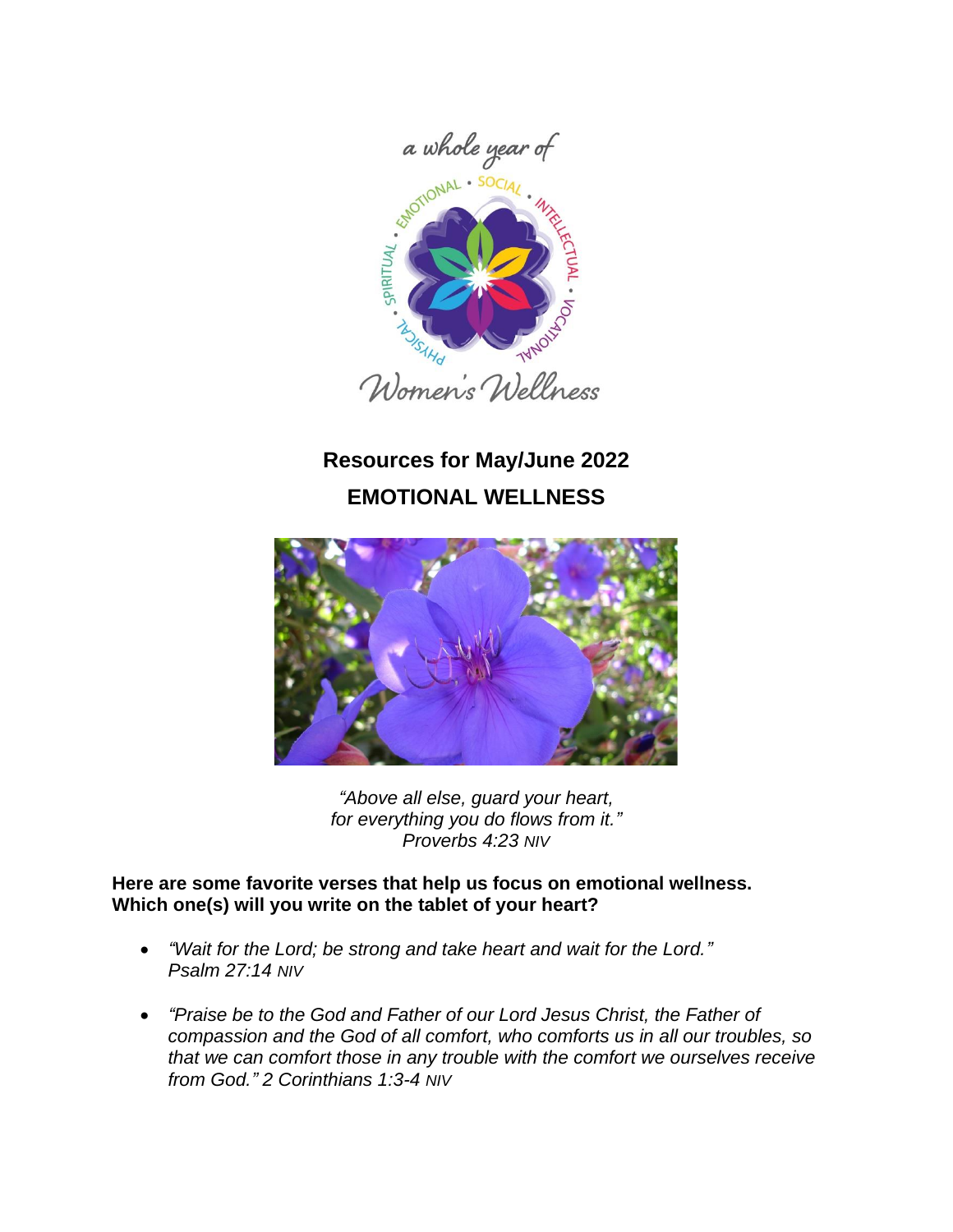- *"He will cover you with his feathers. He will shelter you with his wings. His faithful promises are your armor and protection." Psalm 91:4 NLT*
- *"Do not be anxious about anything, but in every situation, by prayer and petition, with thanksgiving, present your requests to God. And the peace of God, which transcends all understanding, will guard your hearts and your minds in Christ Jesus." Philippians 4:6-7 NIV*
- *"God is our refuge and strength, an ever-present help in trouble." Psalm 46:1 NIV*
- *"Do nothing out of selfish ambition or vain conceit. Rather, in humility value others above yourselves." Philippians 2:3 NIV*
- *"Bear with each other and forgive one another if any of you has a grievance against someone. Forgive as the Lord forgave you." Colossians 3:13 NIV*
- *"Come to me, all you who are weary and burdened, and I will give you rest. Take my yoke upon you and learn from me, for I am gentle and humble in heart, and you will find rest for your souls. For my yoke is easy and my burden is light." Matthew 11:28-30 NIV*
- *"Peace I leave with you; my peace I give you. I do not give to you as the world gives. Do not let your hearts be troubled and do not be afraid." John 14:27 NIV*



**For boosting your emotional wellness, consider these recommended reads:**

*Strong Women, Soft Hearts* by Paula Rinehart<https://amzn.to/3MFIrBk>

*The Circle Maker* by Mark Batterson <https://amzn.to/3sPZlWb>

**Burnout** by Emily Nagoski and Amelia Nagoski <https://amzn.to/3sQK1sm>

*Get Out of Your Head* by Jennie Allen <https://amzn.to/3wEjzoh>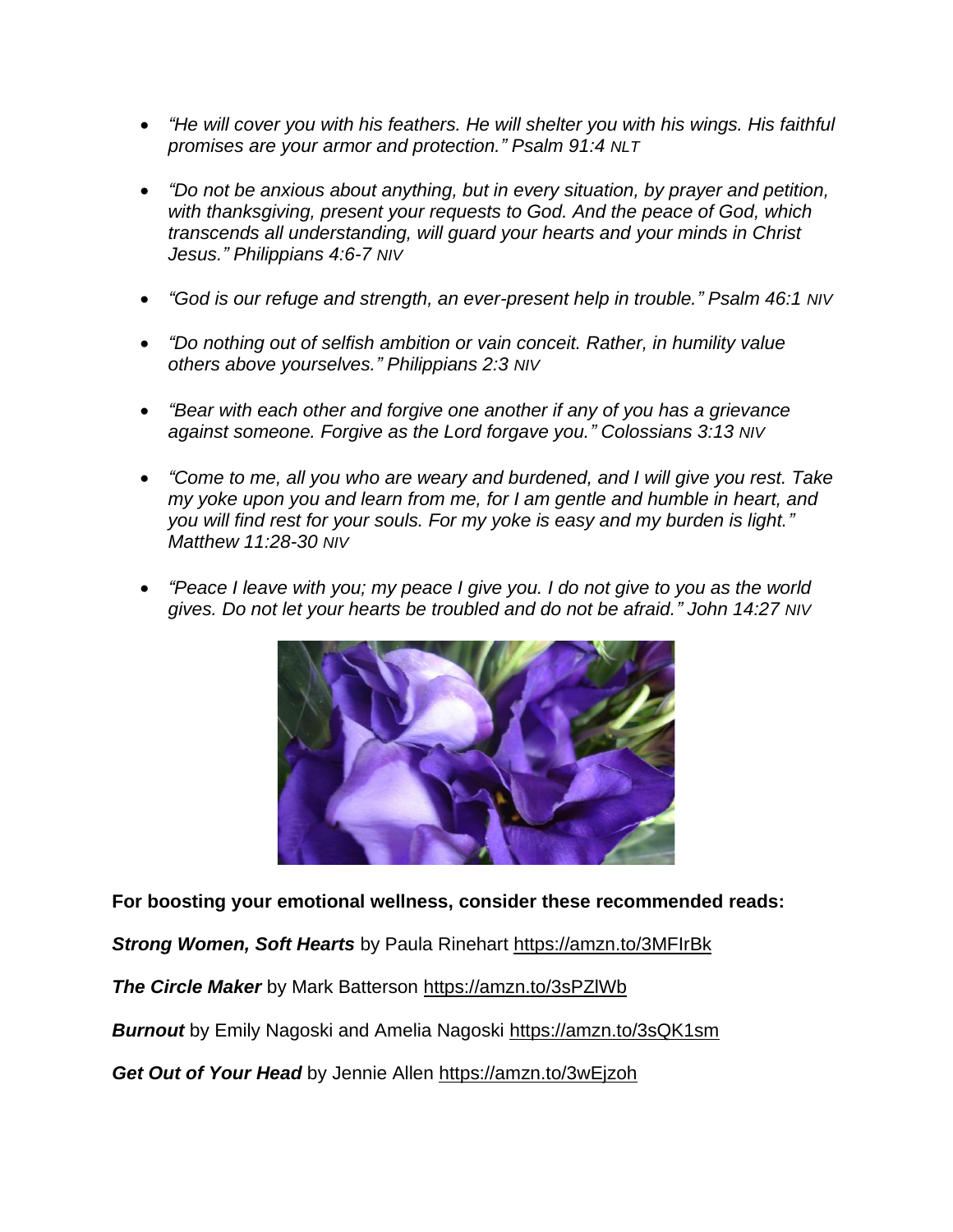*The Dance of Anger* by Harriet Lerner <https://amzn.to/3PEctY4>

*Untangling Emotions* by J. Alasdair Groves & Winston T. Smith <https://amzn.to/3MJ06bt>

*I'll Be There (But I'll Be Wearing Sweat Pants)* **by Amy Weatherly and Jess Johnston** <https://amzn.to/3GkUQsn>

*The Gifts of Imperfection* by Brené Brown <https://amzn.to/3G6Z46N>

*It's Not Supposed to Be This Way* by Lysa TerKeurst <https://amzn.to/3lCmNCn>

*Holding On When You Want to Let Go* by Sheila Walsh <https://amzn.to/3PJurc2>



## **We also found some online encouragement for you:**

CCUM Pastoral Counseling<https://ccum.net/care/>

What Is Emotional Wellness? <https://www.verywellmind.com/emotional-wellness-5206535>

Friendships: Enrich Your Life and Improve Your Health [https://www.mayoclinic.org/healthy-lifestyle/adult-health/in-depth/friendships/art-](https://www.mayoclinic.org/healthy-lifestyle/adult-health/in-depth/friendships/art-20044860)[20044860](https://www.mayoclinic.org/healthy-lifestyle/adult-health/in-depth/friendships/art-20044860)

Scriptural Reflections for Mental Wellness <https://www.umc.org/en/content/scriptural-reflections-for-mental-wellness>

Sanctuary Mental Health Ministries <https://www.sanctuarymentalhealth.org/blog/>

National Institutes of Health Emotional Wellness Toolkit <https://www.nih.gov/health-information/emotional-wellness-toolkit>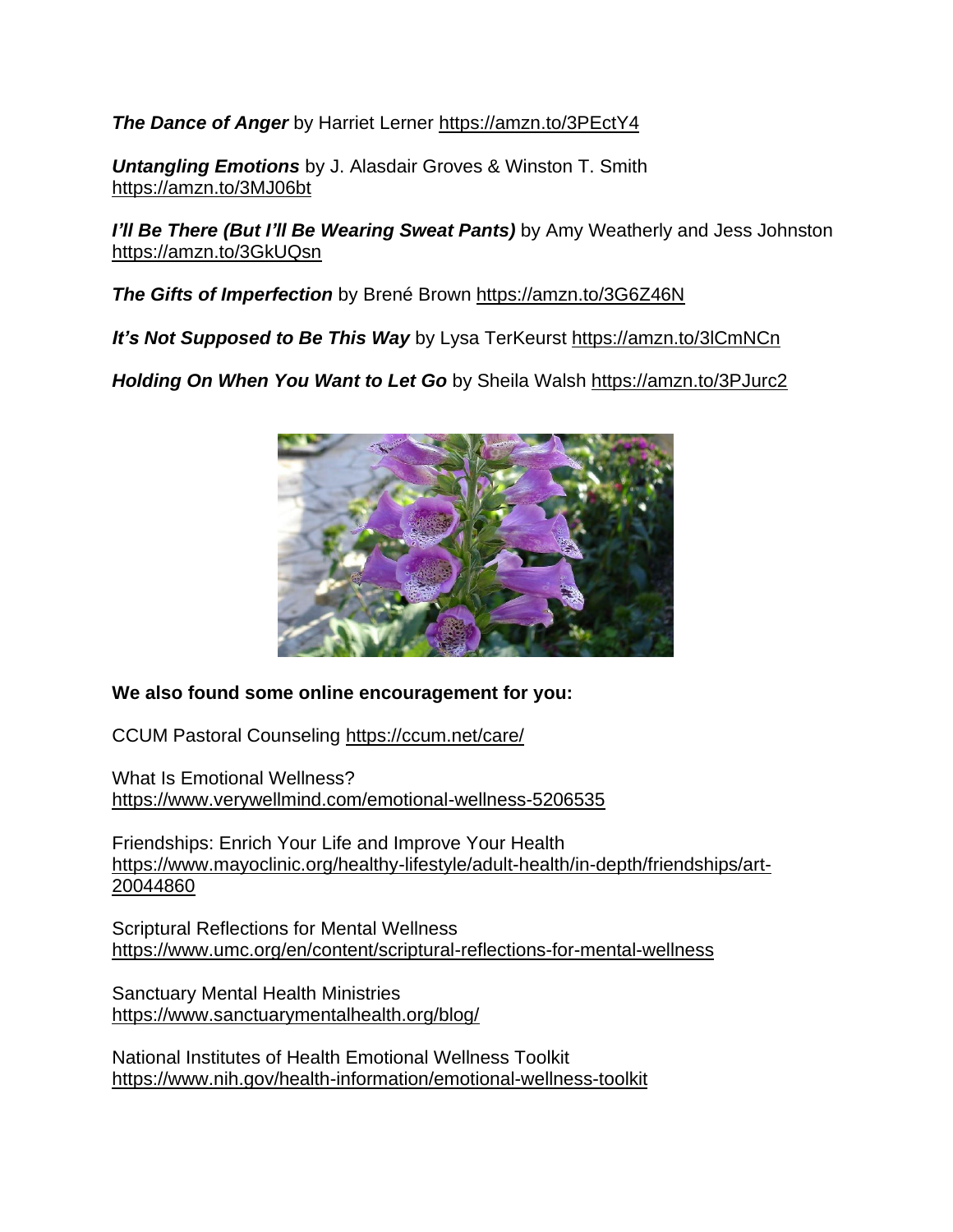HealthyChildren.org Emotional Wellness [https://www.healthychildren.org/English/healthy-living/emotional](https://www.healthychildren.org/English/healthy-living/emotional-wellness/Pages/default.aspx)[wellness/Pages/default.aspx](https://www.healthychildren.org/English/healthy-living/emotional-wellness/Pages/default.aspx)

Video on Holy Listening Stones (for parents *and* kids) [https://www.youtube.com/watch?v=9MGygtW\\_504](https://www.youtube.com/watch?v=9MGygtW_504)

FamilyDoctor.org Mental Health: Keeping Your Emotional Health <https://familydoctor.org/mental-health-keeping-your-emotional-health/>

### **Here's an App you might consider adding to your devices:**

Find peace with **Abide**.<https://abide.co/> Listen to Biblical meditations. Sleep better and stress less with Christ.



### **Finally, a few personal reflections on emotional wellness from our Women's Ministry Team:**

"Psalm 91:4 promises us, 'He will cover you with his feathers. He will shelter you with his wings.' The question is, will we come to Him and remain near to enjoy that covering and shelter?"

—*Michele Moody, Connections Leader*

"When a friend suffers a tragedy or devastating diagnosis, we often find ourselves without words. But I am learning that words aren't what matter. What matters is that we show up for our friend. Be present and hold her hand—figuratively and literally." —*Jenny Fishback, Wellness Leader*

"We have heard It many times, to stop, count to ten, and then resume whatever we were doing. This is a good reminder to slow down, look around, and create balance and